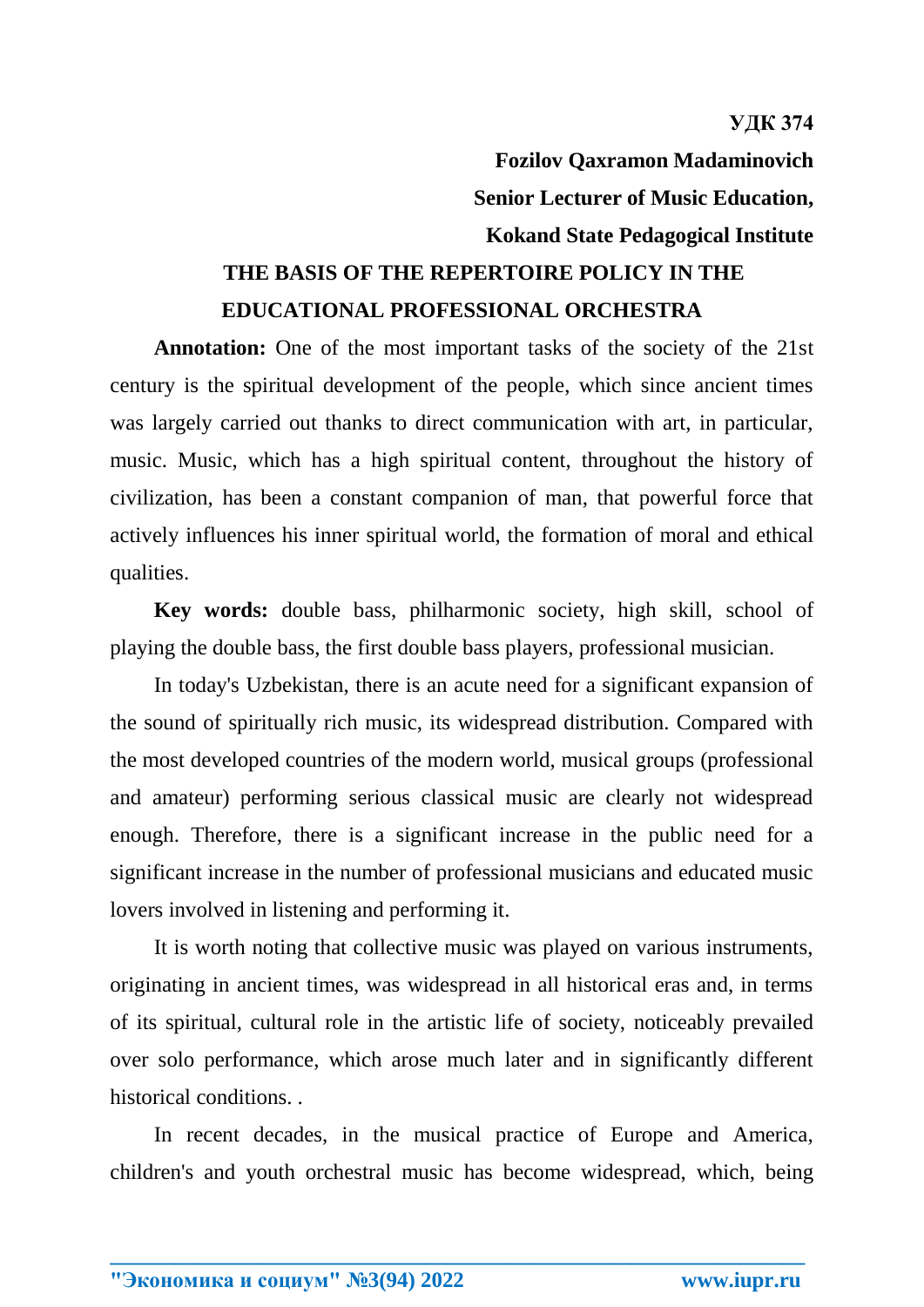carried out on the basis of not only musical, but also other educational institutions, occupies an important place in the life of society. "Almost all of our schools, colleges, and universities," the outstanding American conductor L. Stokowski noted back in the middle of the century, "have their own symphony ensembles in which students participate, sometimes showing not only enthusiasm, but also genuine skill [1].

Many other major musicians have said the same thing. So, K. Orff, attaching great importance to the education of the aesthetic feelings of a teenager through the collective musical principle, emphasized: "Whoever the child becomes in the future - a musician or a doctor, a scientist or a worker, the task of teachers is to educate him in creativity, creative thinking. In the industrial world, a person instinctively wants to create and this needs help" [2]. It is noteworthy that the "Schulwerk" he created was entirely aimed at encouraging children to create music through collective music-making. The Orff orchestra, composed of the simplest (elementary, as its creator said) wind and percussion (high-pitched and non-pitched) instruments, has an impressively colorful sound, which serves as an important factor in positively motivating children to play collectively.

Collective music-making on instruments occupies a fundamental place in Japanese music education. This allows children's musical groups to perform rather complex classical compositions and thus "feel like real performing musicians, which stimulates the awakening of their creative abilities, allows you to bring the compositional and performing principles of musical art as close as possible" [3]. The performances of children's musical groups in Japan delighted the Russian musicians who had been there. Yu. I. Yankelevich, for example, wrote that at the Toho-Gakuen school (music plant), a private educational institution consisting of four levels, much attention is paid to the playing of students in orchestra classes, moreover, out of four orchestras, one string. They unite the best students of all parts of the plant[4]. Early orchestral education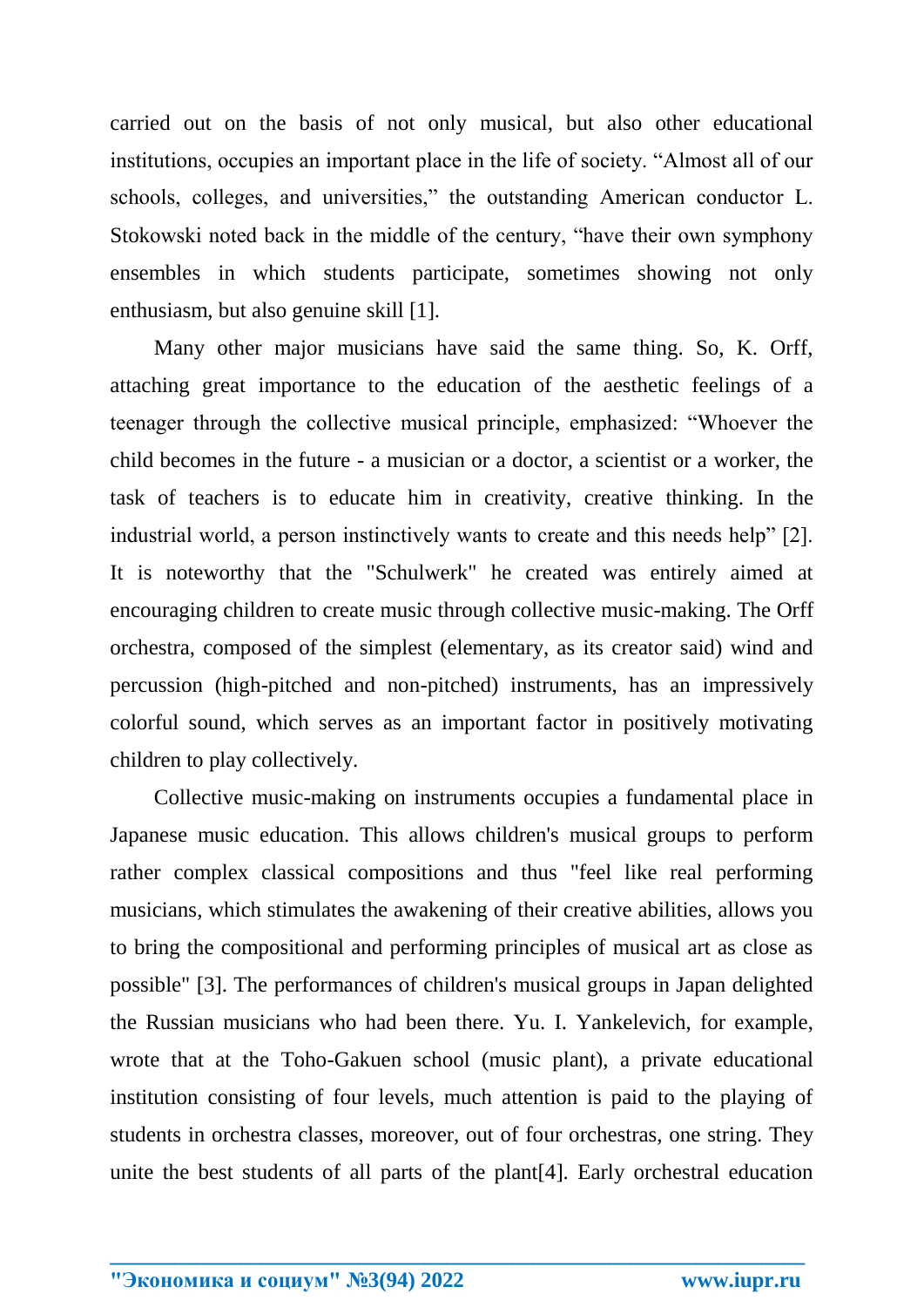determines the perfection of professional orchestras. E. F. Svetlanov, after touring in Tokyo, spoke about working with one of them: "Japanese musicians showed themselves from the best side. Excellent ensemble discipline, high technicality of playing, sensitive reaction to all my instructions" [5].

The tendency of early involvement of musicians in playing together leads to the emergence of the most valuable qualities of ensemble players in them. K. P. Kondrashin wrote about the performance of foreign orchestras: "The main thing that attracts attention  $\langle \cdot \rangle$  is the culture of the ensemble, the harmony of sound, the balance within each group and between them. This is not only the result of a great rehearsal work, but above all, the excellent understanding of each musician of his creative task in any episode of the work.

As you know, in our country there is a completely different picture. The number of professional symphony orchestras, despite a certain increase in their number in the 60-70s, is extremely insufficient - they are not even in many regional centers. Amateur, constantly giving concerts, symphony and chamber (string) orchestras, especially children's and youth, are generally few. Among the many reasons for this situation (ideological, socio-cultural, economic, personnel, etc.) one should also mention the lack of development of theoretical and methodological problems related to this by domestic musicology, its performing branch.

Meanwhile, in the relatively recent past, we also had (albeit isolated) examples of considerable achievements in this very specific area of collective music-making. These achievements today, in the light of what has been said, deserve not only mention, but also special study. First of all, they include several youth groups that demonstrated highly professional examples of orchestral performance. We are talking, for example, about the first children's symphony orchestra in the former Soviet Union at the Moscow House of Artistic Education of Children, the organizer and leader of which was the excellent conductor and teacher A.P. Ivanov-Radkevich. In Moscow in the postwar years, the symphony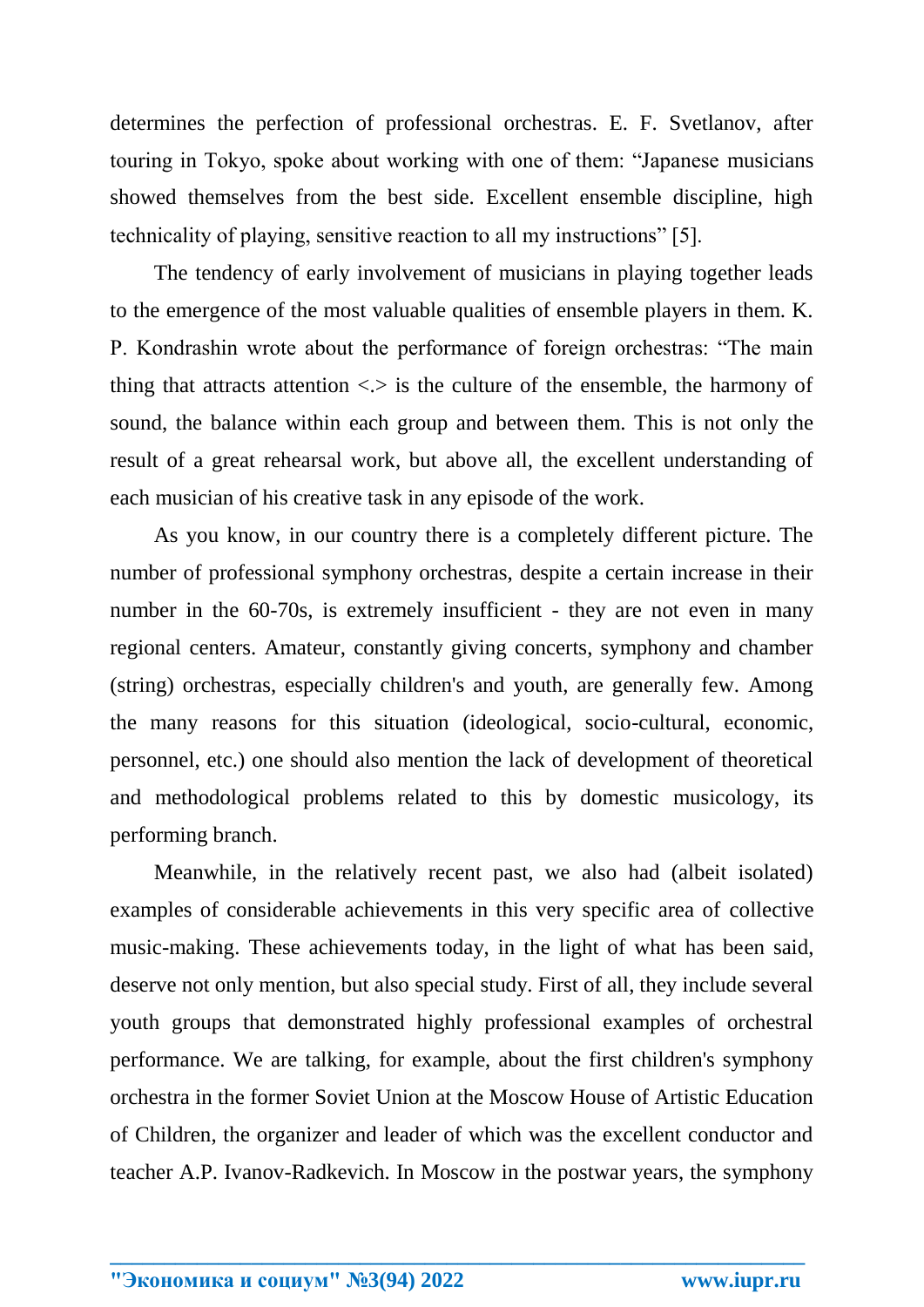orchestra of the seven-year Gnessin music school was also known, led by Professor Yu. M. Yurovetsky, a student of Leopold Auer. And before the war, the orchestra of the Odessa Specialized Secondary Music School, led by the then outstanding violinist-teacher P. S. Stolyarsky, who believed that all the talented soloists with whom his school was so rich, needed to play a lot in the symphony orchestra.

The chamber orchestra of Vilnius School of Arts named after M. Čiurlionis, led by a prominent violinist, ensemble player and conductor S. Sondeckis, was among such children's groups, distinguished by quite professional maturity of performance. In the same sense, the orchestra of students of the Moscow Conservatory, recently led by Professor M. A. Terian, as well as some other similar ensembles, should be mentioned in the same way. Today, understanding the experience of these groups and their leaders in the context of the achievements of modern musical science is in demand by life, which determined the topic of this dissertation research.

Hypothetically, one can hope that as a result of an increase in the number of active and constantly performing children's and youth orchestral groups of the most diverse composition (from string-chamber to symphonic), a turning point in the development of orchestral work as the most important, defining indicator of a new stage in the evolution of national musical culture will gradually occur. This, among other things, is evidenced by the slow but rather noticeable growth in the number of professional orchestral ensembles in recent years, primarily in large cities of the country. Therefore, there is no doubt that the satisfaction of the socio-cultural need for the wide dissemination of spiritually rich orchestral music - works of world and domestic musical classics in question, is rooted in the solution of at least three fundamental problems:

1) increased attention to the creation and activities of children's and youth (training and professional) orchestras at all levels of the system of special and specialized music education (starting with children's music schools);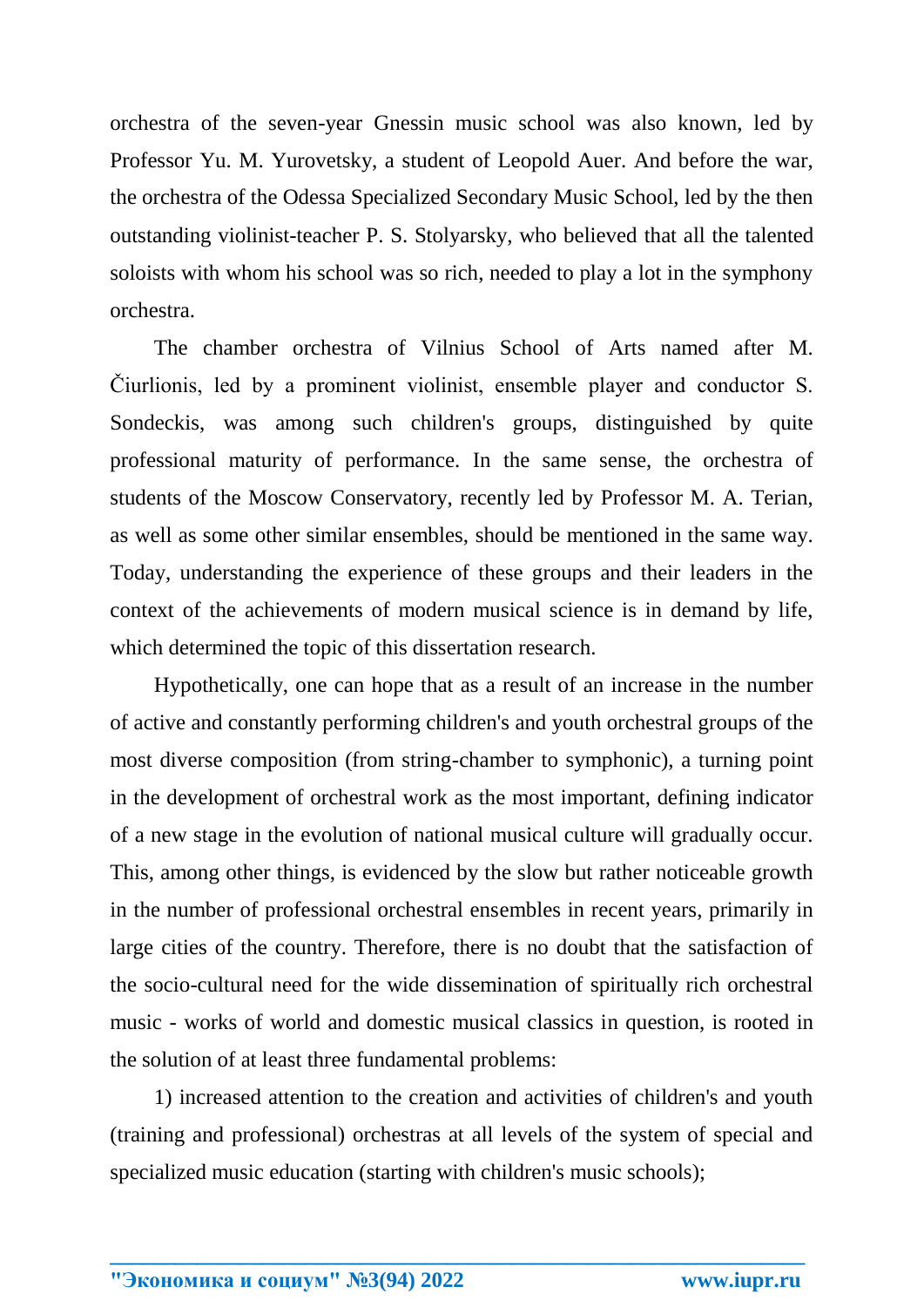2) the development of relevant methodological, theoretical and methodological and applied issues at the modern scientific level, in particular, in line with a systematic approach to the study of complex phenomena of interaction and continuity in the training of young musicians between the classes of solo and orchestral playing in the aspect of the full formation and development of their performing skills ;

3) expanding and deepening the psychological, pedagogical and versatile professional training of young conductors to work as leaders of children's and youth orchestral groups in educational institutions of various types and levels.

Let us emphasize that it is precisely children's and youth orchestral groups that constantly function in the mode of educational and professional associations of novice musicians that can become in the not so distant future perhaps the most promising means of wide dissemination in our country not only of professional, but also (which is no less significant) for culture) amateur orchestral music-making. Therefore, a modern scientific approach is needed to solve this important problem for the future of Russian musical culture, which determines the relevance of this study.

So, the object of this dissertation research is the purposeful artistic and creative activity of a children's (youthful) orchestral group.

The subject of the study is a set of necessary conditions that ensure the integrity of the educational and professional levels of the joint creative work of a conductor-teacher and young orchestra players, focused on achieving fullfledged artistic results in concert practice.

## **List of used literatures:**

1. Ismoilov, Temurbek Islomovich (2020) "PROBLEMS AND SOLUTIONS OF PUBLIC ACTIVITY OF UNORGANIZED YOUTH," Scientific Bulletin of Namangan State University: Vol. 2: Iss. 10, Article 42.